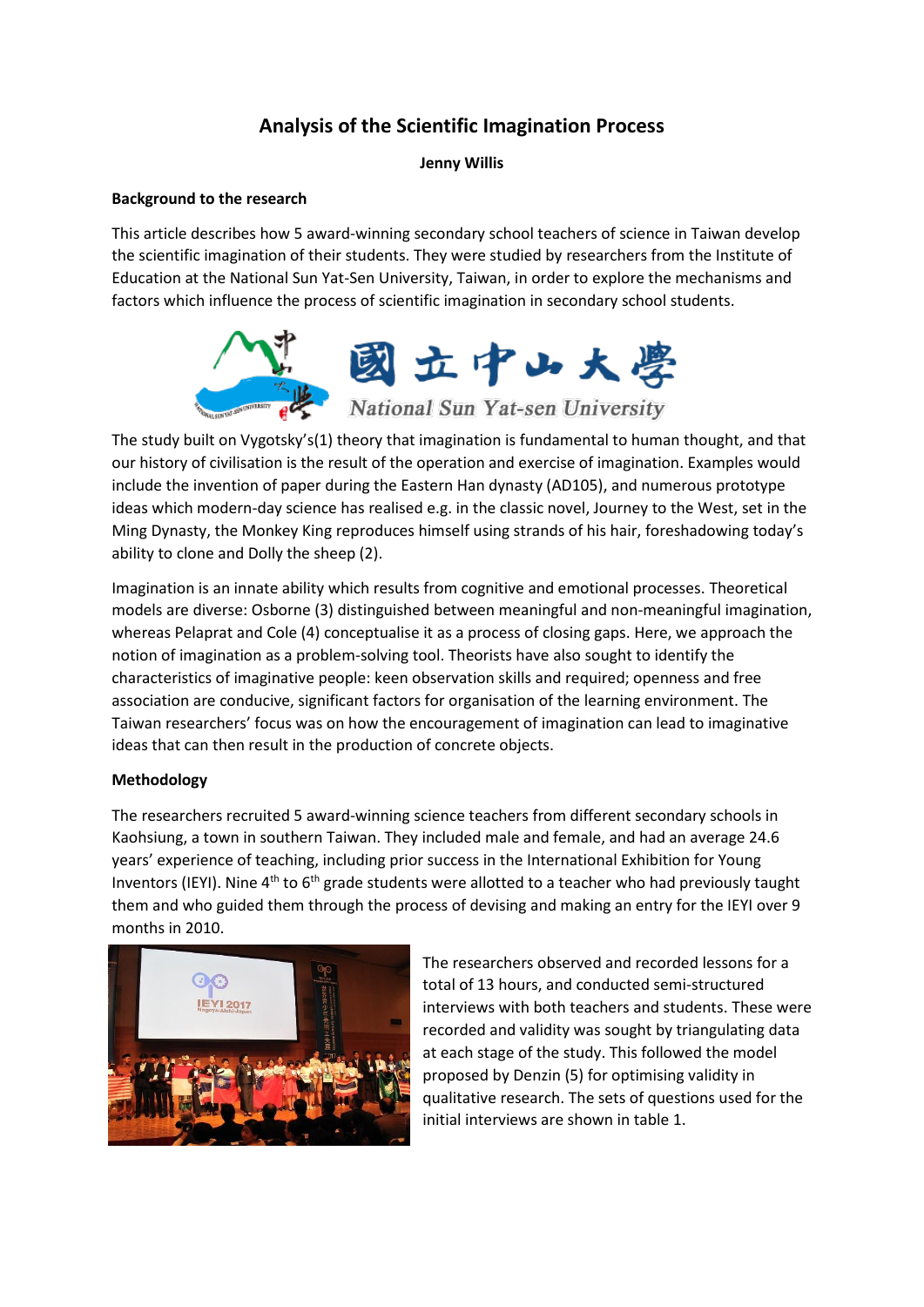Table 1: The preliminary teacher and student interview questions

| Outlines | Participants                                                                                                          |                                                                                                                                                          |
|----------|-----------------------------------------------------------------------------------------------------------------------|----------------------------------------------------------------------------------------------------------------------------------------------------------|
|          | Teacher interview                                                                                                     | Student interview                                                                                                                                        |
|          | Describe your personal characteristics and teaching philosophies.                                                     | Describe your personal characteristics and reasons for<br>participating in the IEYI competition.                                                         |
|          | Do you have past experiences relating to inventing? Where did<br>vour ideas come from?                                | Where do the ideas come from? What are your inspirations?                                                                                                |
| 3        | When did you start to instruct students for the IEYI? Why did you<br>take on this task?                               | What kinds of difficulties did you encounter during the process?<br>How did you overcome these difficulties?                                             |
| 4        | What methods do you use to prepare students for participation in<br>the IEYI? What are students' responses?           | Who did you receive help from during the process? What kind of<br>help? For example, teachers, parents, peers, or the utilisation of<br>other resources. |
| 5        | How are ideas for the IEYI presented when you or your students<br>think of them? Do you visualise the final products? | Are there any differences between the final products and the<br>original ideas? Why?                                                                     |

### **Findings**

The researchers identified specific characteristics for each stage of the scientific imagination process. The three stages were defined respectively as Initiation, Dynamic Adjustment and Virtual Implementation. Each stage required different core components in a dynamic, cyclical process. They comprised four elements:

- 1. brainstorming
- 2. association
- 3. transformation and elaboration, and
- 4. conceptualisation, organisation and formation.

This emerged from their study of 60 different projects during the research period. To illustrate the process, the researchers presented the Illuminated shoes project, which won a golden award in the 2010 competition.

#### *The Illuminated Shoes project*

#### *Stage1, Brainstorming*

The students began by identifying problems then applying their natural imagination to devise solutions. The issues they proposed were grounded in their everyday lives, e.g. how to make essential tools such as pens easier to carry. The teachers encouraged idea generation by prompting questions and use of visual stimuli. Most of the initial ideas were irrelevant to the problem to be solved. Figure 1 represents these in the first layer of cloud as unshaded shapes. The shaded elements were valid to the identified problem. The researchers found consistency with Csikszentmihalyi (6) in the need for curiosity and adventurousness at this stage of the process: the students wanted to



Figure 1: The process of scientific imagination

find solutions and had open minds based on both past experience and newly-acquired knowledge (Polycastro and Gardner, 7).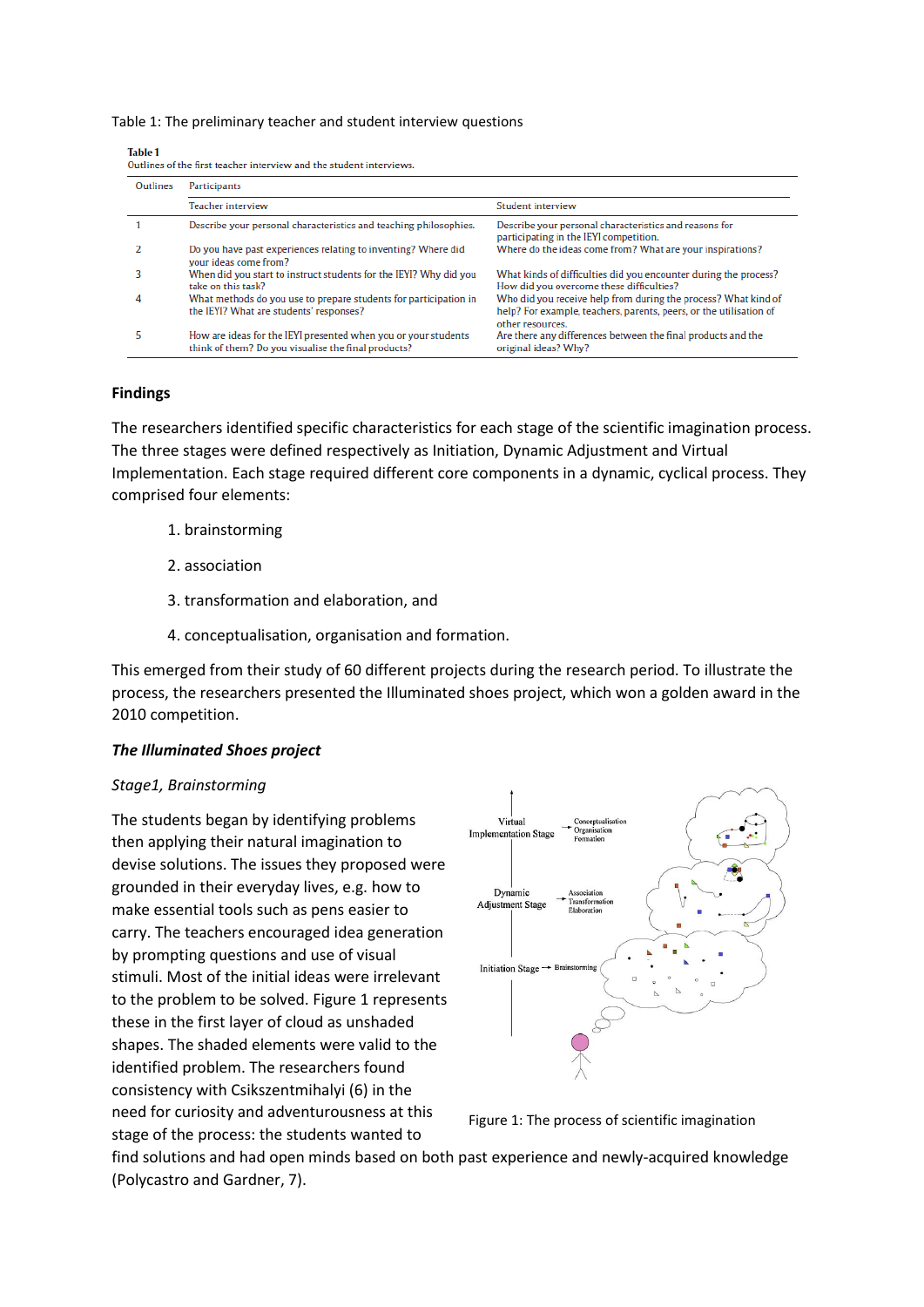The Illuminated Shoes project was triggered by students' descriptions of a common problem:

"I had experiences of going back to my home and shopping in the countryside. There are no streetlamps at night, and I have no hand free to use a flashlight because I carry many things in my hands"

"I went camping with my family, and we went to a big park to see lightning bugs. We had to walk down many stairs to the park, but there was no streetlamp on the road. We didn't have a flashlight and really were afraid of falling down"

From this personal experience, they worked on solutions. Figure 1 again shows which of these were valid and those rejected in this, the initiation stage.

### *Stage 2, Dynamic adjustment*

The second layer of the cloud illustrates how ideas were then linked together: the dotted line represents weaker links than the hard line. Teachers guided the students to identify those which were, for instance, novel, prompting them to deeper reflection. Financial and knowledge resources were also dependent on parental input, forcing the students to consider what they could realistically produce. Hence the process moved from abstract and impractical thinking to repeated modification of their ideas as they analysed contradictions and synergies between their ideas. The researchers termed this 'transformation and elaboration'. It was at this stage that the group decided to create a pair of illuminated shoes.

### *Stage 3, Virtual implementation*

At the top layer of the cloud (figure 1) the focus is on formalising the idea by making prototypes. For the Illuminated Shoe project, this meant deciding on the appearance and material of the product, and how each component would be linked. Figure 2 shows the final design following this process of refining ideas and honing problem-solving skills in order to achieve a high quality product.



Fig. 2. Prototype of the Illuminated Shoes. The project was created by student group G1, guided by teacher C, and awarded a gold medal at the seventh IEYI in 2010.

Figure 2: Prototype of the shoes

# **Conclusion**

The researchers concluded that origin of scientific imagination lies in the desire to deal with 'inconveniences' found in daily life, and that problem solving requires the operation of imagination. This progresses in small steps rather than revolutionary leaps. They classified these into the 3 stages